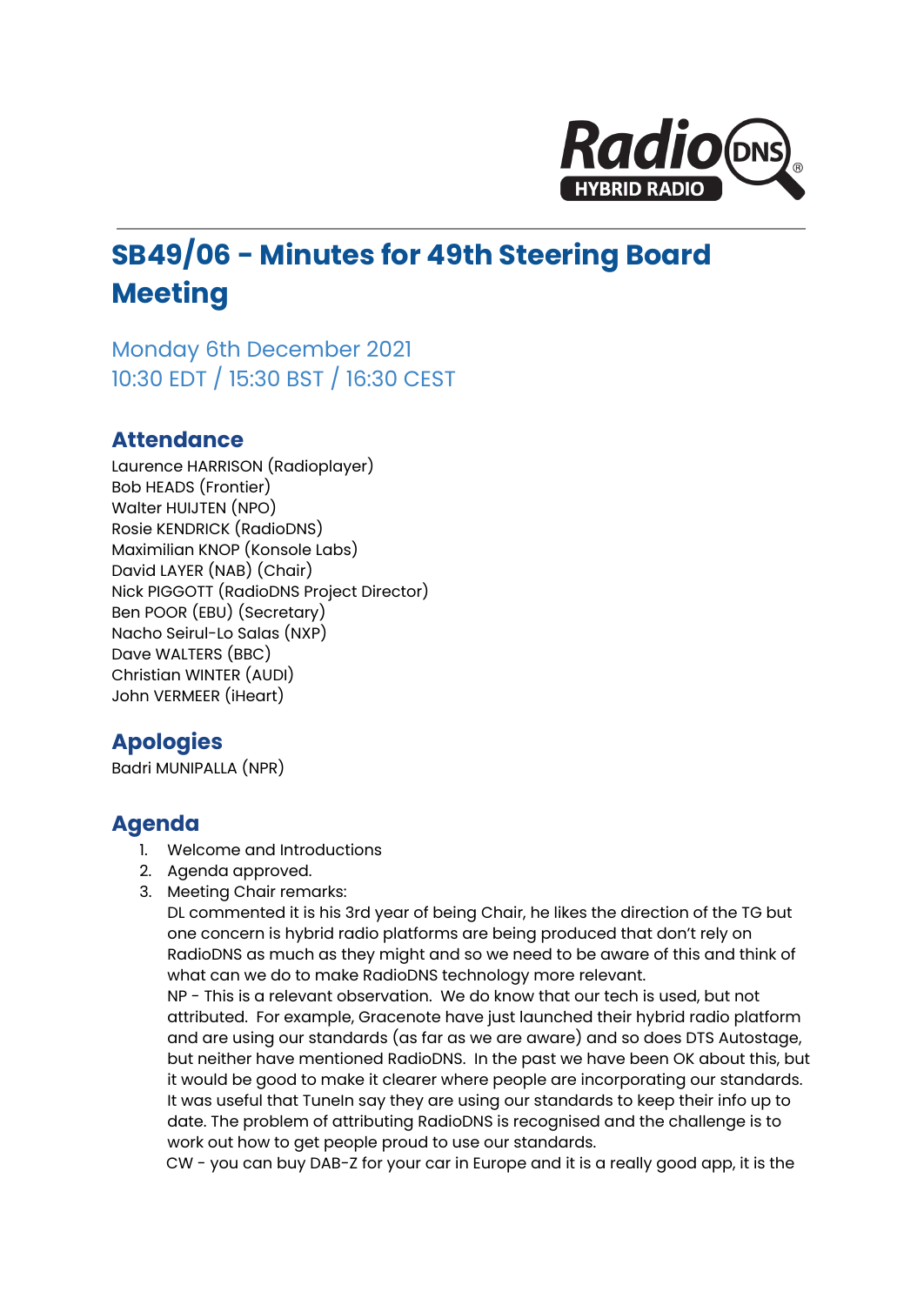defacto standard Android DAB app for aftermarket car radios. With logos from RadioDNS and thousands of installation[s](https://play.google.com/store/apps/details?id=com.zoulou.dab&hl=us&gl=US)

<https://play.google.com/store/apps/details?id=com.zoulou.dab&hl=us&gl=US> NSLS - companies want to use it as added value rather than saying they use RadioDNS?

NP - how do we get people excited about using RadioDNS without any contractual obligation?

MK - how do we communicate RadioDNS to platforms? Added to AOB.

- 4. Approved the Minutes of the 48th [Steering](https://docs.google.com/document/d/1Gr9fzjn3y66uHNrH6mp-riDUqCSNTzEEmFpCoh8sWUo/edit?usp=sharing) Board Meeting
- 5. Action Points Review:

48/01 - organise 50th Steering Board which will be in person, possibly at the EBU - still organising, just trying to make sure that DIgital Radio Week is 16th Feb and trying to organise due to restrictions. - **in progress** 48/02 - Steering Board to add notes and comments to document [Roles](https://docs.google.com/document/d/1s8moGZyq_RQeddUN2Qpapke-VA6MZ3KLuuhI6ggvib8/edit#heading=h.qm8gzbyxgu59) in [RadioDNS](https://docs.google.com/document/d/1s8moGZyq_RQeddUN2Qpapke-VA6MZ3KLuuhI6ggvib8/edit#heading=h.qm8gzbyxgu59) Hybrid Radio ready for approval by next meeting in order to put them onto website. We felt like we were getting this question with reasonable frequency so put this guidance paper together. This can be updated, but if the principles look right then it would be

#### useful; to get it online. **- completed**

DW - suggested using an image that has already been used by RadioDNS.

48/03 - [Nicolas](mailto:ncbr@maradio.be) Bresou, Nick, Rosie to organise a seminar on 27th September and invite members. DW, JV, WH, NSLS, BP, LH and BH calendar invite to BAR group meeting on 27th September. - **completed** 48/04 - feedback on Inclusion statement from the board by the next meeting - **completed**

48/05 -SI Data Accuracy Review - it was agreed to run the check at least once and report back to the board. It was also agreed there should be no change in respect of informing outgoing service providers that they are no longer being used  $-$  see item 8

48/06 - contact organisations around the world to see if they would like to work together on getting RadioDNS information at a country level publicly available - **no progress, on hold until we complete country coverage**

48/07 - Add fee discussion to February Steering Board meeting agenda - **completed**

48/08 - send Doodle to Steering Board to come up with a time more convenient to all - **completed**.

#### 6. Technical Group Report([SB49/02](https://docs.google.com/document/d/15q4KobAOiw6XrJWJG3hXV924c5TLxek--_mfxp4wJbo/edit))

Intro from BP: in our last meeting we agreed on the final changes for the standards re phonemes, aliases and guidance.

#### **Realtime metadata**

The Slideshow spec is drafted and seems functional and now code prototyping will begin.

#### **Analytics**

NP - we have a prototype radio on HTML5 so members of the tech group can see what info it is sending to each broadcaster and see if the format and relationship is what is expected. There were discussions on different uses and scales.

**Targeted Audio into Broadcast (formerly Broadcast Audio Replacement)** Group has been renamed and is moving into a paper prototyping phase. Everyone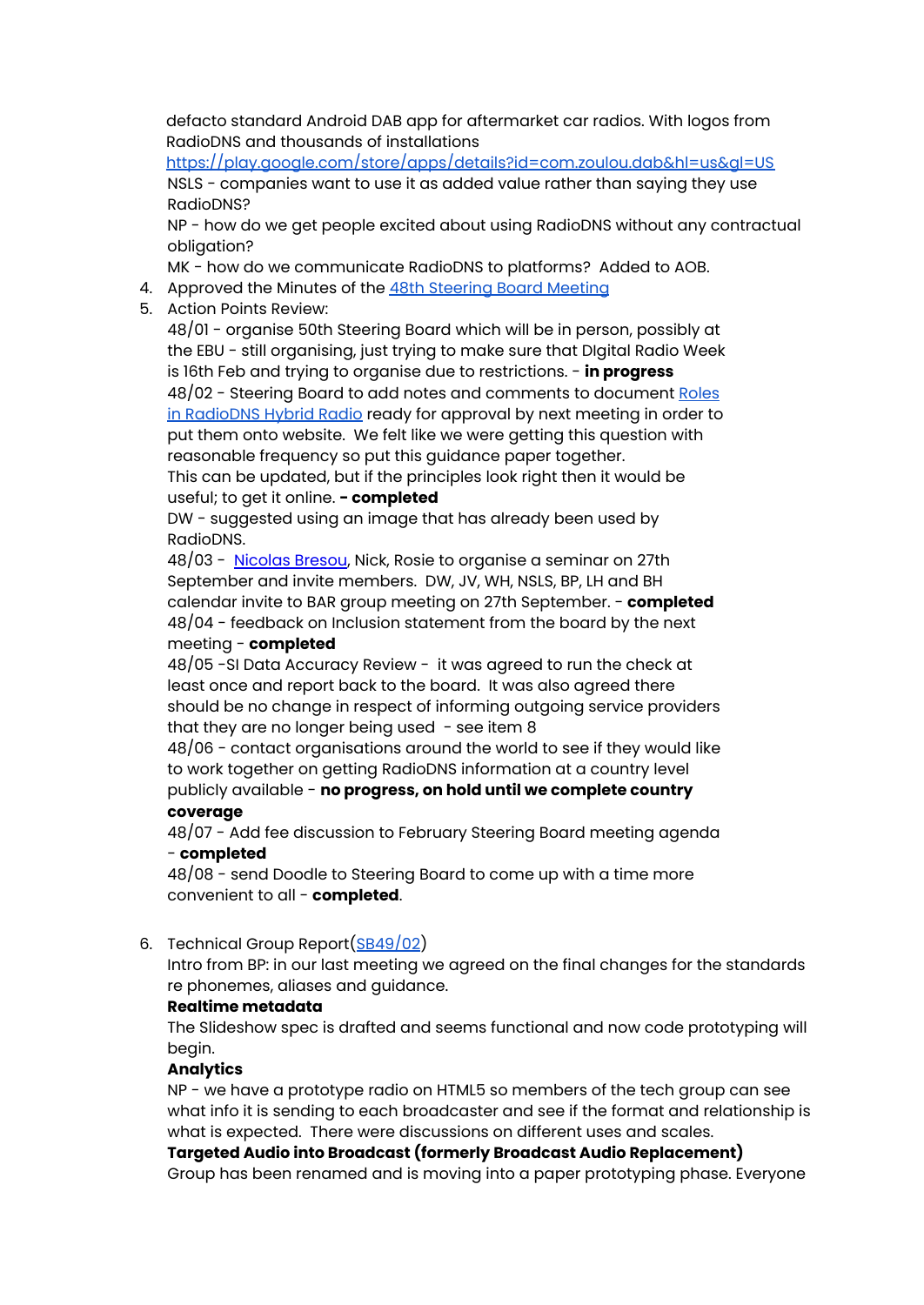understands generic functionality and we've had good feedback on being realistic about boundaries as to what can and can't be done. Moving into finding where and how much complexity there is, and a demo early next year.

LH - What is the expectation of timings for the demo?

NP - looking at the pipeline, we will begin work on a prototype in January, and it will take 6-8 weeks, depending how much we need to fake.

NSLS - which platform will you use.

NP - the last time we did it with generic RTL sticks

ALL - discussion about demand, commercial viability and rollout incentives.

DL - schedule an ESB to look at the topic? We only have an hour left.

#### **AP - schedule meeting to discuss whether we should continue with the TAB**

DL gave credit to NP and BP for the active work within the TG.

7. Project Office Report ([SB49/03](https://docs.google.com/document/d/10dCJv8_qm-1bQPD0PV2Sh8hg8cj97hLWgsxjFQnIa_w/edit?usp=sharing))

A. FInancial Review

Nick ran through the numbers.

DL - asked for clarification on how the project office money was spent. NP - decided to put 50% more resource time into PO for 6 months, which allowed us to do rebranding of the website, country coverage info, manage Andy Buckingham tech projects. This is a further option for 2022 if we are still constrained.

B. Membership:

Update - we are still awaiting some membership payments for 2022, Bonneville have applied to join, once they have we will be up to 32 members.

C. Events:

Update on previous and upcoming events.

MK suggested they will be working with a client and we might be able to use them to show the journey from broadcast to end user.

#### **AP - Project office to look into this offer**

D. Communications:

Update from Rosie

E. Software development

Andy Buckingham has been working on the paper prototype for the metadata push and Analytics standard.

Good conversations with MK about writing a RadioDNS demo on an Android head unit that has DAB and FM functionality. The code will be available for people to use, and be available in our github, so that people can build their own demos. NLSL - when will this be read?

NP - hopefully by April, for NAB, not fully agreed timeline. People will be able to take the app, look at code and work out which bits they want to copy and what they want to take inspiration from. If we keep it up to date when we standardise something new the code base will reflect the functionality.

F. Equality, diversion and inclusion statement

This is now on our website.

G. Top 50 global broadcasters to target

Still in progress

8. SI Data Accuracy Review ([SB49/04\)](https://docs.google.com/document/d/1Ws15bfVAZAPW0ldnVUCBV8HLBC0d6qOOms_uQY5p7ZA/edit)

We agreed to run a one time look at data in the RadioDNS system, looking at problems that might exist - i.e. wrong or duplicated information.

We did 2 sweeps and acted like a receiver to see what information was returned. Sweep 1 - 23rd Sept. We were surprised by the numbers we got. Found the number of bearers we were expecting but noticed anomalies with a handful of service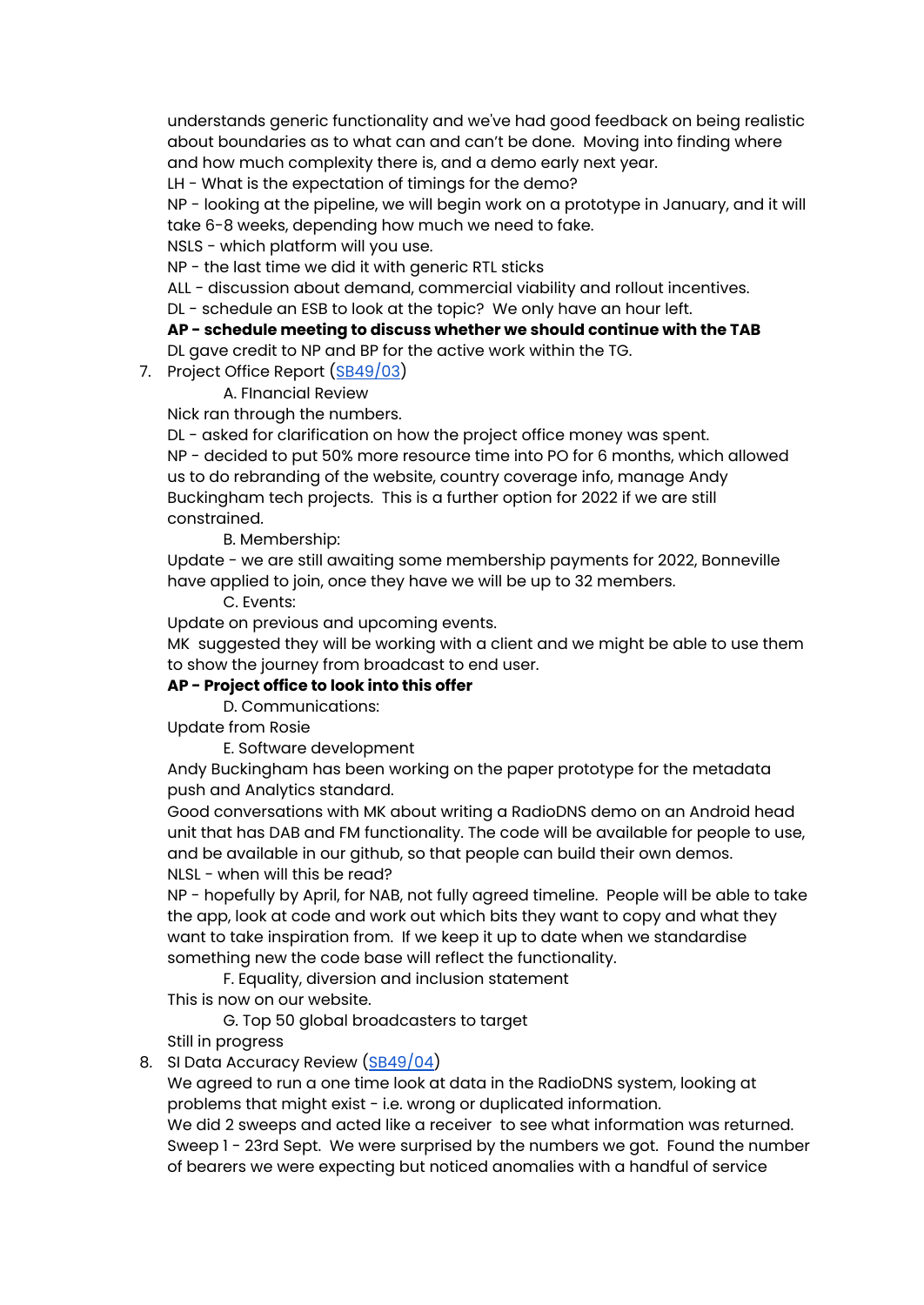providers. We spoke to one service provider about the issue, who updated their files.

Sweep 2 - 26th October. Still a small number of unavailable services, but generally high availability.

ALL - Discussion on undertaking this process periodically.

DW - Good for data quality and integrity of service. How long did it take? NP - now Andy Buckingham has written the script, to capture and analyse the data takes about half a day.

LH - Really interesting to see this. Only good outcomes, so we will be able to take a common sense approach. Should it be done once a year, maybe twice and the issues should get less and less.

NP - good to have a process so that broadcasters write an automated response to us when something is changed. With broadcasters/services providers who do this, there were no problems.

If the board is happy for us to do this ad hoc and informally, then we would be happy with this, but didn't want to create a new process that wouldn't scale very well.

BP - reassuring that the top 3 could be contacted and it gets sorted out. Maybe every 6 months would be useful.

WH - agree and has great educational value. Good to remind people they need to check their data. Once or twice a year.

CW - feedback on broken data usually came from customers, angry at the end of the chain.

**AP - diarise to complete again in April and report back, also keep working with people who have sub-optimal processes.**

#### **AP - direct people to the code we have in GitHub that helps check what is being provided is correct**

DL - whilst we have some surplus cash we could double down and we are only as good as our data so we should definitely spend more time and money on this.

CW - very important in the chain of trust to get our data right

DW - is this a marketing element - the trust?

NP - we do say it is authentic, but maybe we should more explicitly say trustworthy.

#### 9. Proposed 2022 Budget [\(SB49/05](https://docs.google.com/document/d/1BgL84amF_4iuHvHEmbCxtRNp792P_iNG9zKB01fnDCQ/edit))

Nick ran through the proposed budget for next year.

DL - suggested adding data improvement project into the budget, building on the work done in 2021.

DL - helpful to see a surplus at 6 month mark to be able to review our target.

#### **AP - NP to add in 6 month target**

DL - no fee increase, mainly because we have so much surplus.

BH - I think we should find ways of spending the money

DL - but that isn't happening, so we need to recognise that there are other things we might be able to do.

NP - we have been cautious for the last couple of years but we didn't want to commit too much because it over-depleted. Just need to work out what is a prudent surplus, but the intention this year is to spend on technology as events are just as uncertain. Target 70,000 surplus halfway through the year.

11. Any Other Business

a. Explore how we make the use of RadioDNS visible